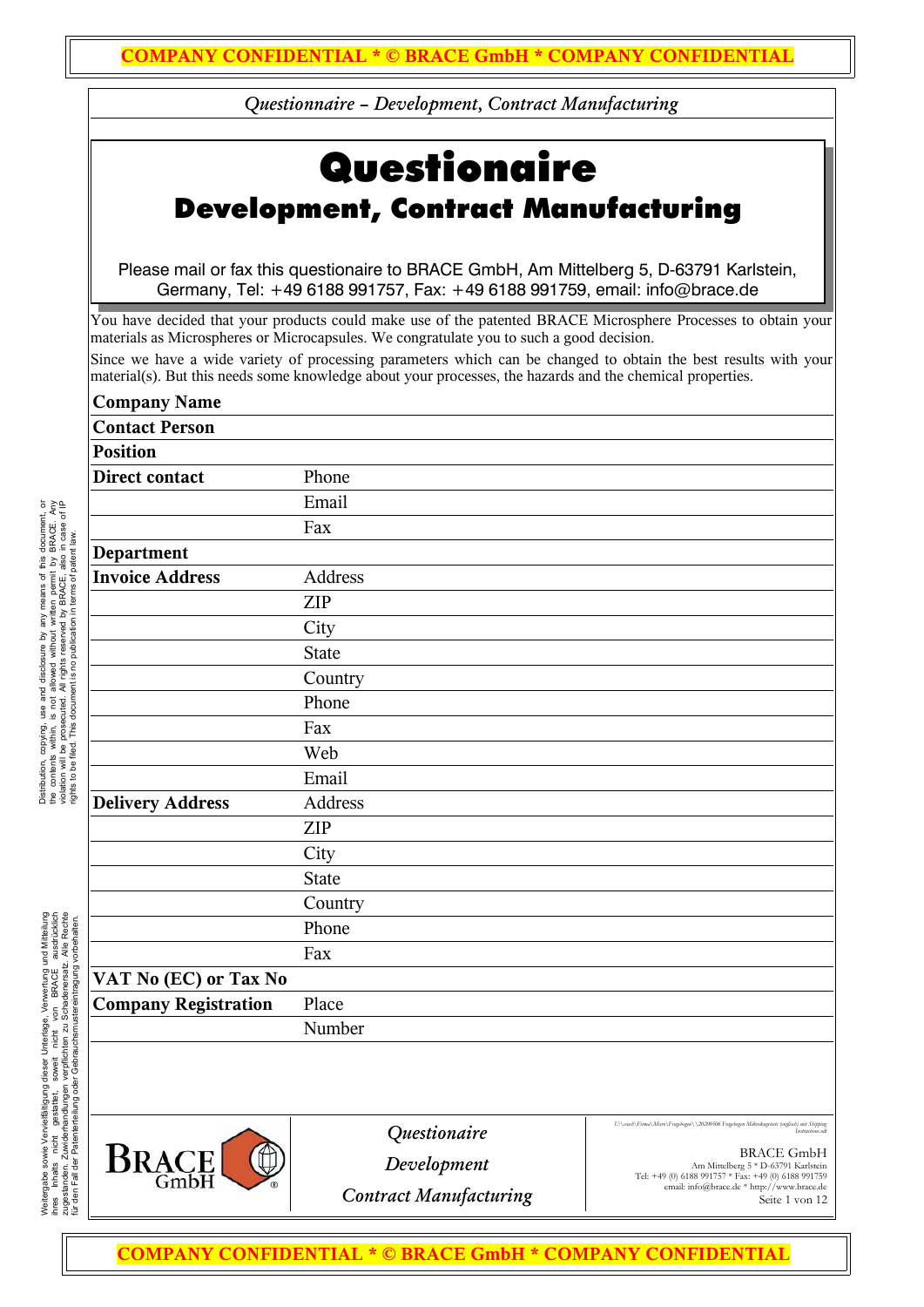| Questionnaire - Development, Contract Manufacturing                                                                                                                                                                                                                                                                           |                                                                                                                   |                                                                                                                                                                                                     |
|-------------------------------------------------------------------------------------------------------------------------------------------------------------------------------------------------------------------------------------------------------------------------------------------------------------------------------|-------------------------------------------------------------------------------------------------------------------|-----------------------------------------------------------------------------------------------------------------------------------------------------------------------------------------------------|
| 1                                                                                                                                                                                                                                                                                                                             | <b>Application Specification</b>                                                                                  |                                                                                                                                                                                                     |
| <b>Application</b><br>Chemicals<br>Ceramics<br>Catalyst<br>Agricultural<br>Pesticide<br><b>Bio-Pesticide</b><br>Electronics<br>Nutrition (Human)<br>Nutrient<br>Flavor<br>Nutrition (Animal)<br>Companion<br>Large animal<br>Fish<br>Pharma (Human)<br>Cosmetics<br>Make-Up<br>Plastic<br><b>Bacteria</b><br>Fungii<br>Energy | Fertilizer/Mineral<br>Pharma (Veterinarian)<br>Liquid detergent<br>Biochemical/Biological<br>Other cells/microbes | U:\cnstb\Firma\Micro\Fragebogen\\20200506 Fragebogen Mikrokagetests (englisch) mit Shipping                                                                                                         |
| <b>BRACE</b><br>GmbH                                                                                                                                                                                                                                                                                                          | Questionaire<br>Development<br><b>Contract Manufacturing</b>                                                      | Instructions.odl<br><b>BRACE GmbH</b><br>Am Mittelberg 5 * D-63791 Karlstein<br>Tel: +49 (0) 6188 991757 * Fax: +49 (0) 6188 991759<br>email: info@brace.de * http://www.brace.de<br>Seite 2 von 12 |

Distribution, copying, use and disclosure by any means of this document, or the contents within, is not allowed without witten permit by BRACE. Any violation will be prosecuted. All rights researced by BRACE, also in case Distribution, copying, use and disclosure by any means of this document, or the contents within, is not allowed without written permit by BRACE. Any violation will be prosecuted. All rights reserved by BRACE, also in case of IP rights to be filed. This document is no publication in terms of patent law.

Weitergabe sowie Vervelfältigung dieser Unterlage, Verwertung und Mitteilung<br>ihres Inhalts nicht gestattet, soweit nicht von BRACE ausdrücklich<br>für den Fall der Patenterteilung oder Gebrauchsmustereintragung vorbehaten.<br>fü Weitergabe sowie Vervielfältigung dieser Unterlage, Verwertung und Mitteilung ihres Inhalts nicht gestattet, soweit nicht von BRACE ausdrücklich zugestanden. Zuwiderhandlungen verpflichten zu Schadenersatz. Alle Rechte für den Fall der Patenterteilung oder Gebrauchsmustereintragung vorbehalten.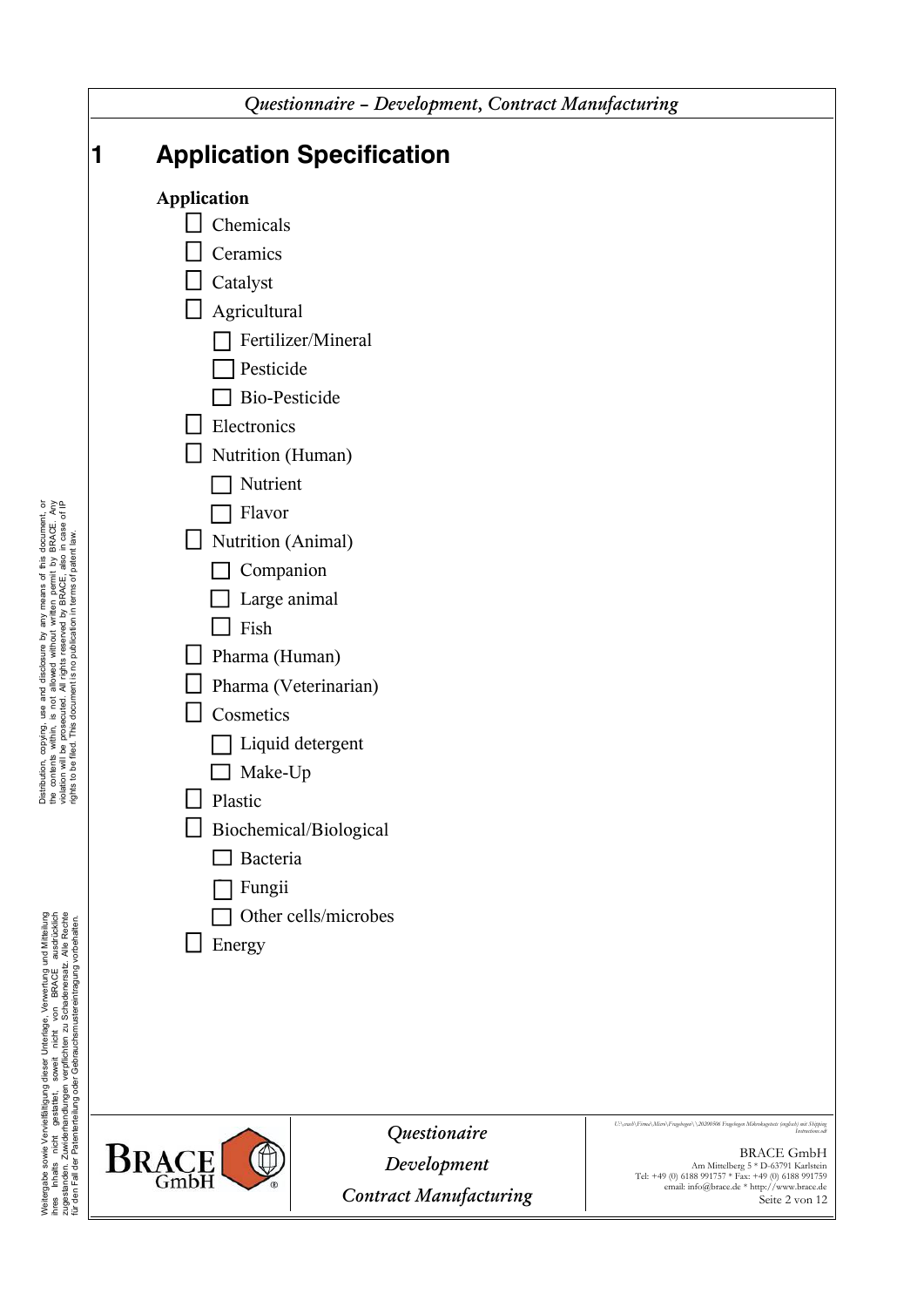|                                                                                                                                                                                                                                                                                                                                                                                                                                                                              | Questionnaire - Development, Contract Manufacturing                                                                                                       |                                                                                                                                                                                                                                                                                                                                                                                                                                                                                                                                                                                                                                                                                                                                  |                                                                                                                                                                                                                                                                                                   |
|------------------------------------------------------------------------------------------------------------------------------------------------------------------------------------------------------------------------------------------------------------------------------------------------------------------------------------------------------------------------------------------------------------------------------------------------------------------------------|-----------------------------------------------------------------------------------------------------------------------------------------------------------|----------------------------------------------------------------------------------------------------------------------------------------------------------------------------------------------------------------------------------------------------------------------------------------------------------------------------------------------------------------------------------------------------------------------------------------------------------------------------------------------------------------------------------------------------------------------------------------------------------------------------------------------------------------------------------------------------------------------------------|---------------------------------------------------------------------------------------------------------------------------------------------------------------------------------------------------------------------------------------------------------------------------------------------------|
|                                                                                                                                                                                                                                                                                                                                                                                                                                                                              | <b>Type of particles</b><br>Other:                                                                                                                        | Microspheres (= Matrix encapsulation, granulation)<br>Microcapsules ( $=$ Core-Shell Encapsulation)<br>Coating (additional coating to either Microspheres or Microcapsules)                                                                                                                                                                                                                                                                                                                                                                                                                                                                                                                                                      |                                                                                                                                                                                                                                                                                                   |
| Distribution, copying, use and disclosure by any means of this document, or<br>the contents within, is not allowed without witten permit by BRACE. Any<br>tights to be filed. This document is no publication in terms of passe of I<br>Weitergabe sowie Vervielfältigung dieser Unterlage, Verwertung und Mittellung<br>Inres Inhalts Inicht gestättet, soweit incht von BRACE ausdrucklich<br>für den Fall der Patenterfeilung oder Gebrauchsmustereintragung vorbehalten. | <b>Secondary treatment</b><br>Drying<br>Air drying<br>Freeze Drying<br>Heat treatment<br>Coating<br>Dip coating<br>Packing<br>Dry<br>In Liquid<br>Liquid: | Max. temperature:<br><u> 1989 - Johann Barn, mars ann an t-Amhain Aonaich an t-Aonaich an t-Aonaich ann an t-Aonaich ann an t-Aonaich</u><br>Residual humidity:<br><u> 1989 - Johann Stoff, fransk kongresu</u><br>Temperature 1:<br><u> 1989 - Johann Stein, marwolaethau a bhann an t-Amhair an t-Amhair an t-Amhair an t-Amhair an t-Amhair an t-A</u><br>Holding Time:<br>Temperature 2:<br>the control of the control of the control of the control of the control of<br>Holding Time:<br>Temperature 3:<br><u> 1989 - Johann Barbara, martxa alemaniar a</u><br>Holding Time:<br>If more, please describe curve:<br>Material:<br>Coating time:<br><u> 1980 - Jan Barbara Barbara, maska ka</u><br>Sphere content in water: |                                                                                                                                                                                                                                                                                                   |
|                                                                                                                                                                                                                                                                                                                                                                                                                                                                              | BRACE<br>GmbH                                                                                                                                             | Questionaire<br>Development<br><b>Contract Manufacturing</b>                                                                                                                                                                                                                                                                                                                                                                                                                                                                                                                                                                                                                                                                     | U:\cnsth\Firma\Micro\Fragebogen\\20200506 Fragebogen Mikrokugetests (englisch) mit Shipping<br>Instructions.od<br><b>BRACE GmbH</b><br>Am Mittelberg 5 * D-63791 Karlstein<br>Tel: +49 (0) 6188 991757 * Fax: +49 (0) 6188 991759<br>email: info@brace.de * http://www.brace.de<br>Seite 3 von 12 |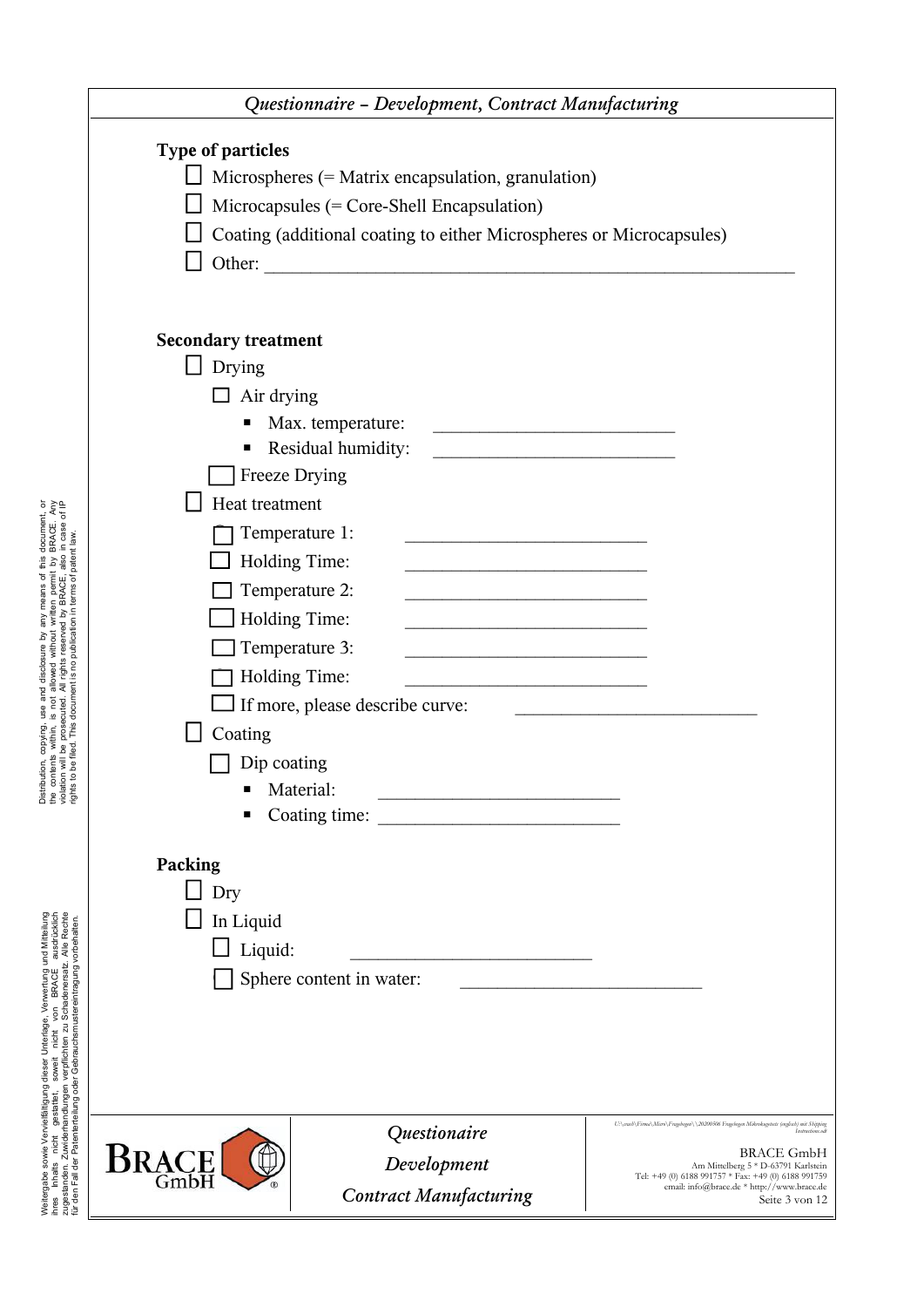| Questionnaire - Development, Contract Manufacturing                                        |                                                                                 |                                                                                                                 |  |
|--------------------------------------------------------------------------------------------|---------------------------------------------------------------------------------|-----------------------------------------------------------------------------------------------------------------|--|
| <b>Properties</b>                                                                          |                                                                                 |                                                                                                                 |  |
| $\Box$ Size                                                                                |                                                                                 |                                                                                                                 |  |
| $\Box$ Target:                                                                             | the contract of the contract of the contract of the contract of the contract of |                                                                                                                 |  |
| Dissolution test                                                                           |                                                                                 |                                                                                                                 |  |
|                                                                                            | Test medium, cycle:                                                             |                                                                                                                 |  |
| $\perp$ Crush force                                                                        |                                                                                 |                                                                                                                 |  |
| $\Box$ Target:                                                                             | <u> 1989 - Andrea Andrew Maria (h. 1989).</u>                                   |                                                                                                                 |  |
| $\Box$ Temperature stability                                                               |                                                                                 |                                                                                                                 |  |
|                                                                                            |                                                                                 |                                                                                                                 |  |
|                                                                                            | Dissolution/decomposition                                                       |                                                                                                                 |  |
| $\Box$ In Water                                                                            |                                                                                 |                                                                                                                 |  |
|                                                                                            |                                                                                 |                                                                                                                 |  |
| In Oil                                                                                     |                                                                                 |                                                                                                                 |  |
|                                                                                            |                                                                                 |                                                                                                                 |  |
| Shear force                                                                                |                                                                                 |                                                                                                                 |  |
|                                                                                            |                                                                                 |                                                                                                                 |  |
| pH                                                                                         |                                                                                 |                                                                                                                 |  |
|                                                                                            |                                                                                 |                                                                                                                 |  |
| Active load                                                                                |                                                                                 |                                                                                                                 |  |
| $\Box$ Target:<br><u> 1989 - Johann John Stein, mars an deus Amerikaansk kommunister (</u> |                                                                                 |                                                                                                                 |  |
| Sample quantity<br>$\Box$ Target:                                                          |                                                                                 |                                                                                                                 |  |
|                                                                                            |                                                                                 |                                                                                                                 |  |
| <b>Misc</b>                                                                                |                                                                                 |                                                                                                                 |  |
|                                                                                            | Other requirements/describe application                                         |                                                                                                                 |  |
|                                                                                            |                                                                                 |                                                                                                                 |  |
|                                                                                            |                                                                                 |                                                                                                                 |  |
|                                                                                            |                                                                                 |                                                                                                                 |  |
|                                                                                            |                                                                                 |                                                                                                                 |  |
|                                                                                            |                                                                                 |                                                                                                                 |  |
|                                                                                            |                                                                                 |                                                                                                                 |  |
|                                                                                            |                                                                                 |                                                                                                                 |  |
|                                                                                            |                                                                                 |                                                                                                                 |  |
|                                                                                            |                                                                                 |                                                                                                                 |  |
|                                                                                            |                                                                                 |                                                                                                                 |  |
|                                                                                            | Questionaire                                                                    | U:\cnstl\Firma\Micro\Fragebogen\\20200506 Fragebogen Mikrokugetests (englisch) mit Shipping<br>Instructions.odl |  |
| <b>BRACE</b>                                                                               | Development                                                                     | <b>BRACE GmbH</b><br>Am Mittelberg 5 * D-63791 Karlstein<br>Tel: +49 (0) 6188 991757 * Fax: +49 (0) 6188 991759 |  |
|                                                                                            | <b>Contract Manufacturing</b>                                                   | email: info@brace.de * http://www.brace.de<br>Seite 4 von 12                                                    |  |
|                                                                                            |                                                                                 |                                                                                                                 |  |

Distribution, copying, use and disclosure by any means of this document, or the contents within, is not allowed without witten permit by BRACE. Any distribution of the contents within, is not allowed without witten permit Distribution, copying, use and disclosure by any means of this document, or the contents within, is not allowed without written permit by BRACE. Any violation will be prosecuted. All rights reserved by BRACE, also in case of IP rights to be filed. This document is no publication in terms of patent law.

Weitergabe sowie Vervelfältigung dieser Unterlage, Verwertung und Mitteilung<br>ihres Inhalts nicht gestattet, sowiet nicht von BRACE ausdrücklich<br>für ein Fallen Patenterfellung oder Gebrauchsrau Stehertungung vorbehaften.<br>fü Weitergabe sowie Vervielfältigung dieser Unterlage, Verwertung und Mitteilung ihres Inhalts nicht gestattet, soweit nicht von BRACE ausdrücklich zugestanden. Zuwiderhandlungen verpflichten zu Schadenersatz. Alle Rechte für den Fall der Patenterteilung oder Gebrauchsmustereintragung vorbehalten.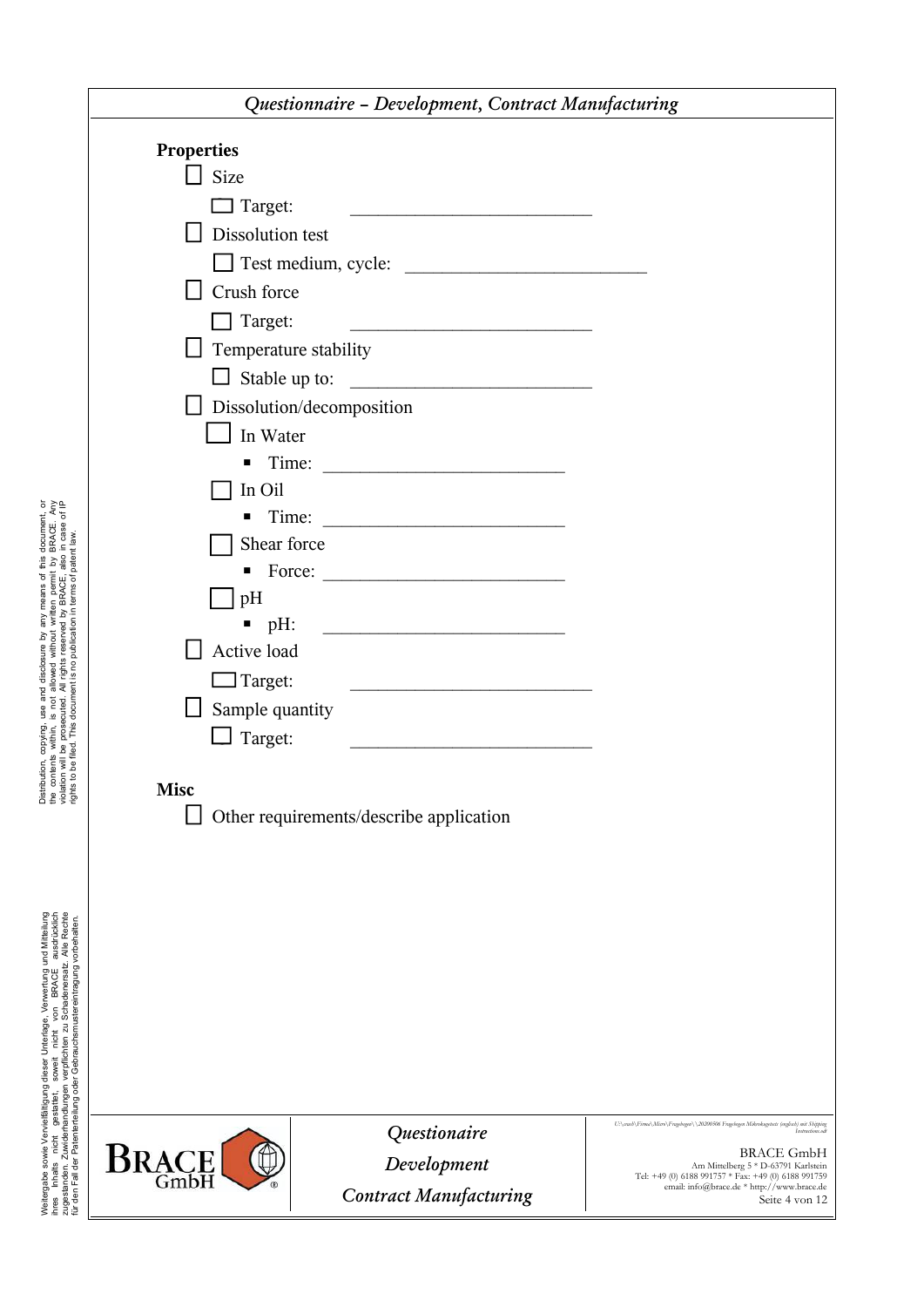|                                                                                                                                                                                                                                      | Questionnaire - Development, Contract Manufacturing |                                               |                                                                                                                                                                                                                                                                                |                                                                                                                 |
|--------------------------------------------------------------------------------------------------------------------------------------------------------------------------------------------------------------------------------------|-----------------------------------------------------|-----------------------------------------------|--------------------------------------------------------------------------------------------------------------------------------------------------------------------------------------------------------------------------------------------------------------------------------|-----------------------------------------------------------------------------------------------------------------|
|                                                                                                                                                                                                                                      | $\bf{2}$                                            | <b>Processing</b>                             |                                                                                                                                                                                                                                                                                |                                                                                                                 |
|                                                                                                                                                                                                                                      |                                                     |                                               | Please select all materials that should be used. If no requirement, please leave blank to<br>receive a proposal from BRACE based on the Application requirement. Please complete<br>all process constraints (based on the actives to be used). Leave blank if no requirements. |                                                                                                                 |
|                                                                                                                                                                                                                                      |                                                     |                                               | <b>Encapsulation materials</b>                                                                                                                                                                                                                                                 |                                                                                                                 |
|                                                                                                                                                                                                                                      |                                                     |                                               | Non-Animal, Algae based such as Alginate, Agar, Carrageenan                                                                                                                                                                                                                    |                                                                                                                 |
|                                                                                                                                                                                                                                      |                                                     |                                               | Non-Animal, Non-Algae based such as Pectin                                                                                                                                                                                                                                     |                                                                                                                 |
|                                                                                                                                                                                                                                      |                                                     |                                               | Animal based as Gelatine, Shellack                                                                                                                                                                                                                                             |                                                                                                                 |
|                                                                                                                                                                                                                                      |                                                     |                                               | Microbiological derived, such as Pullulan, synthetic Alginate                                                                                                                                                                                                                  |                                                                                                                 |
|                                                                                                                                                                                                                                      |                                                     |                                               | Starches, Dextrin, etc.                                                                                                                                                                                                                                                        |                                                                                                                 |
|                                                                                                                                                                                                                                      |                                                     | Gums                                          |                                                                                                                                                                                                                                                                                |                                                                                                                 |
|                                                                                                                                                                                                                                      |                                                     |                                               | Synthetic waxes                                                                                                                                                                                                                                                                |                                                                                                                 |
|                                                                                                                                                                                                                                      |                                                     | Natural waxes                                 |                                                                                                                                                                                                                                                                                |                                                                                                                 |
|                                                                                                                                                                                                                                      |                                                     | Hydrogenated vegetable oils                   |                                                                                                                                                                                                                                                                                |                                                                                                                 |
| Distribution, copying, use and disclosure by any means of this document, or<br>the contents within, is not allowed without witten permit by BRACE. Any<br>tights to be filed. This document is no publication in terms of passe of I |                                                     | Synthetic oils                                |                                                                                                                                                                                                                                                                                |                                                                                                                 |
|                                                                                                                                                                                                                                      |                                                     | Vegetable oils                                |                                                                                                                                                                                                                                                                                |                                                                                                                 |
|                                                                                                                                                                                                                                      |                                                     | Pharma (USP) meltable polymers                |                                                                                                                                                                                                                                                                                |                                                                                                                 |
|                                                                                                                                                                                                                                      |                                                     | Polymers as epoxides, acrylates, styrene etc. |                                                                                                                                                                                                                                                                                |                                                                                                                 |
|                                                                                                                                                                                                                                      |                                                     | Other:                                        |                                                                                                                                                                                                                                                                                |                                                                                                                 |
|                                                                                                                                                                                                                                      |                                                     | Processing                                    |                                                                                                                                                                                                                                                                                |                                                                                                                 |
|                                                                                                                                                                                                                                      |                                                     |                                               | Max temperature:                                                                                                                                                                                                                                                               |                                                                                                                 |
|                                                                                                                                                                                                                                      |                                                     |                                               | Min temperature:                                                                                                                                                                                                                                                               |                                                                                                                 |
|                                                                                                                                                                                                                                      |                                                     |                                               | Process temperature:                                                                                                                                                                                                                                                           |                                                                                                                 |
|                                                                                                                                                                                                                                      |                                                     |                                               | Max pressure:                                                                                                                                                                                                                                                                  |                                                                                                                 |
|                                                                                                                                                                                                                                      |                                                     | Solidification                                |                                                                                                                                                                                                                                                                                |                                                                                                                 |
|                                                                                                                                                                                                                                      |                                                     |                                               | Chemical reaction                                                                                                                                                                                                                                                              |                                                                                                                 |
|                                                                                                                                                                                                                                      |                                                     |                                               | Specify:<br><u> 1989 - Johann Stoff, deutscher Stoffen und der Stoffen und der Stoffen und der Stoffen und der Stoffen und der</u>                                                                                                                                             |                                                                                                                 |
|                                                                                                                                                                                                                                      |                                                     | Cooling                                       |                                                                                                                                                                                                                                                                                |                                                                                                                 |
|                                                                                                                                                                                                                                      |                                                     |                                               |                                                                                                                                                                                                                                                                                |                                                                                                                 |
|                                                                                                                                                                                                                                      |                                                     | Other:                                        | <u> Alexandria (m. 1888)</u>                                                                                                                                                                                                                                                   |                                                                                                                 |
|                                                                                                                                                                                                                                      |                                                     |                                               |                                                                                                                                                                                                                                                                                |                                                                                                                 |
|                                                                                                                                                                                                                                      |                                                     |                                               |                                                                                                                                                                                                                                                                                |                                                                                                                 |
|                                                                                                                                                                                                                                      |                                                     |                                               |                                                                                                                                                                                                                                                                                |                                                                                                                 |
|                                                                                                                                                                                                                                      |                                                     |                                               |                                                                                                                                                                                                                                                                                |                                                                                                                 |
|                                                                                                                                                                                                                                      |                                                     |                                               | Questionaire                                                                                                                                                                                                                                                                   | U:\cnsh\Firma\Micro\Fragebogen\\20200506 Fragebogen Mikrokagetests (englisch) mit Shipping<br>Instructions.odl  |
|                                                                                                                                                                                                                                      |                                                     | <b>BRACE</b>                                  | Development                                                                                                                                                                                                                                                                    | <b>BRACE GmbH</b><br>Am Mittelberg 5 * D-63791 Karlstein<br>Tel: +49 (0) 6188 991757 * Fax: +49 (0) 6188 991759 |
| Weitergabe sowie Vervielfältigung dieser Unterlage, Verwertung und Mittellung<br>ihres   Irhaits   nicht  gestattet,   soweit   nicht   von   BRACE   ausdrucklich<br>für den Fall der Patenterfellung oder Gebrauchs nustereintragu |                                                     |                                               | <b>Contract Manufacturing</b>                                                                                                                                                                                                                                                  | email: info@brace.de * http://www.brace.de<br>Seite 5 von 12                                                    |
|                                                                                                                                                                                                                                      |                                                     |                                               |                                                                                                                                                                                                                                                                                |                                                                                                                 |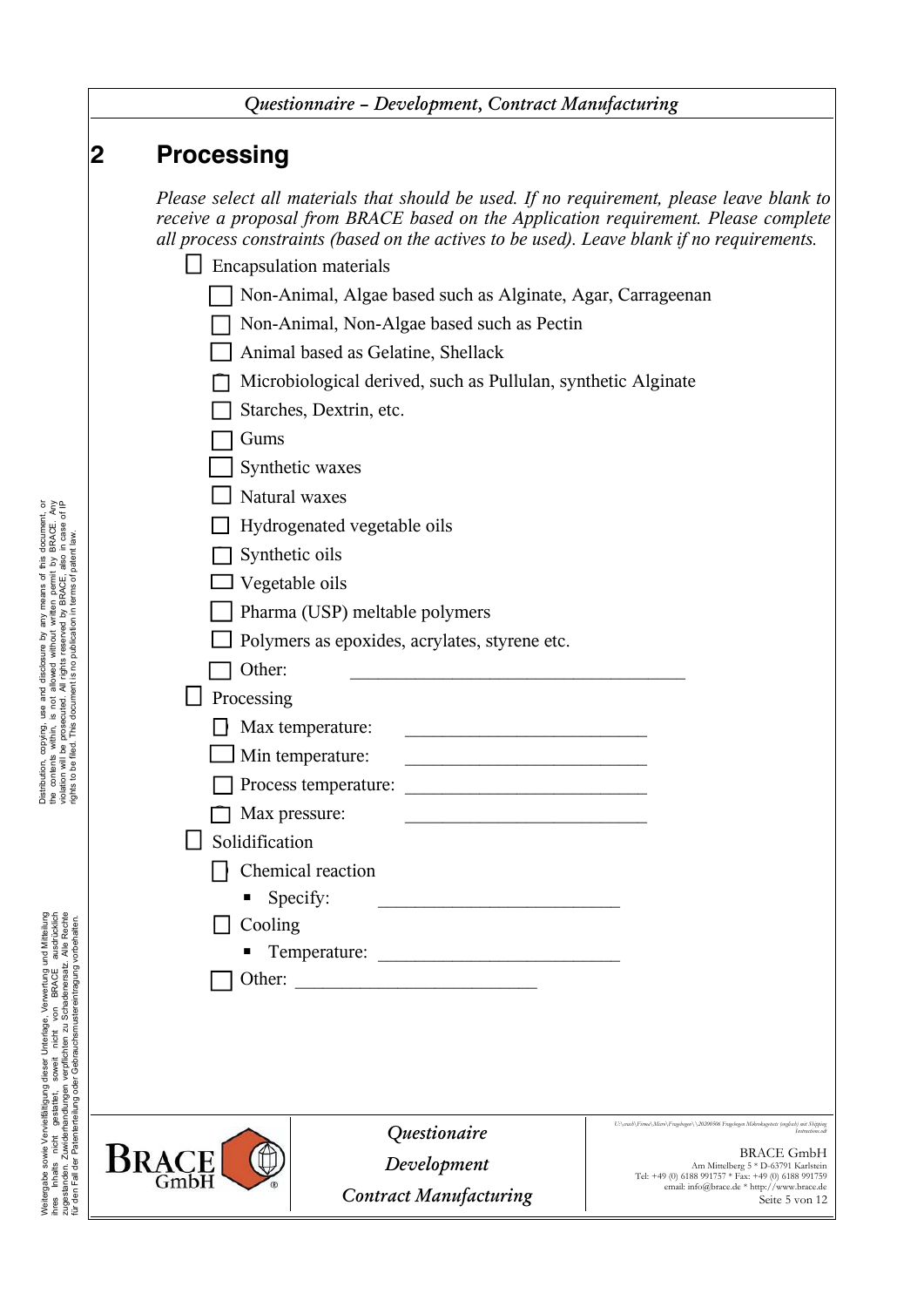# **3 Actives**

*Please list all materials, concentrations of actives to be used etc. Please attach a Material Safety Data Sheet and a technical data sheet for each material to this document. Include a SOP if available.*

Weitergabe sowie Vervelfältigung dieser Unterlage. Verwertung und Mitteilung<br>ihres Inhalts micht gestattet, sowiet nicht von BRACE ausdrücklich<br>für den Fall der Patenterteilung oder Gebrauchsmustereintragung vorbehaten.<br>fü Weitergabe sowie Vervielfältigung dieser Unterlage, Verwertung und Mitteilung ihres Inhalts nicht gestattet, soweit nicht von BRACE ausdrücklich zugestanden. Zuwiderhandlungen verpflichten zu Schadenersatz. Alle Rechte für den Fall der Patenterteilung oder Gebrauchsmustereintragung vorbehalten.

*Please specify on the technical data for each active chemical name, forumlar, density, viscosity, melting point (if applicable), information about waste treatment, toxicology and all other available pyhsical properties.*



*Questionaire*

*U:\crash\Firma\Micro\Fragebogen\\20200506 Fragebogen Mikrokugetests (englisch) mit Shipping Instructions.odt*

*Development*

*Contract Manufacturing*

BRACE GmbH Am Mittelberg 5 \* D-63791 Karlstein Tel: +49 (0) 6188 991757 \* Fax: +49 (0) 6188 991759 email: info@brace.de \* http://www.brace.de Seite 6 von 12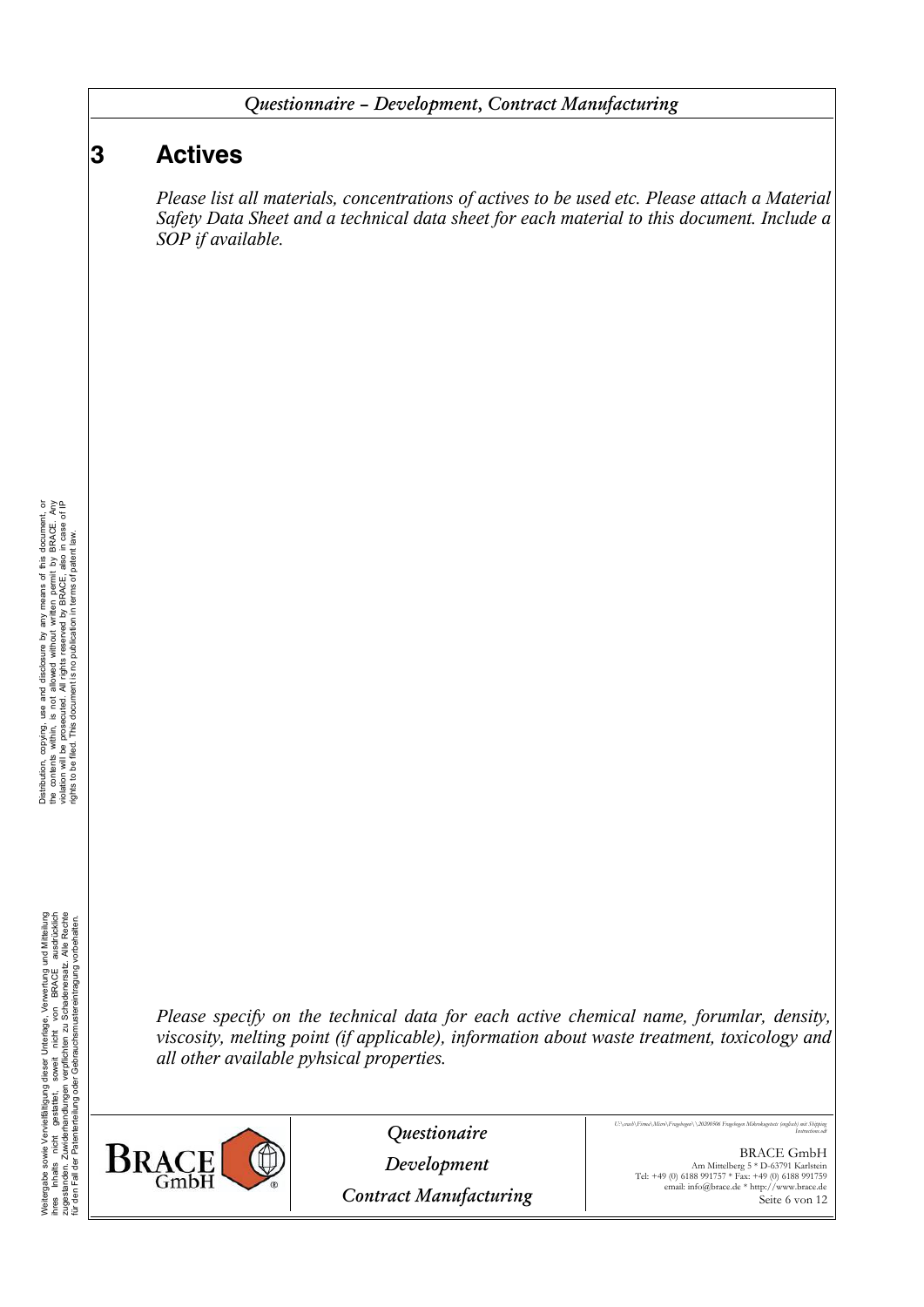# **4 Comments and Notes**

*Please add here any requirement or comment that is not covered by the questions above in respect to the final material. Please also add special instructions for handling etc.*

Weitergabe sowie Vervielfältigung dieser Unterlage. Verwertung und Mittellung<br>ihres Inhalts Inicht gestättet, sowiet inicht von BRACE Ausdrücklich<br>ihres Inhalts Inicht gestättet, sowiet inicht von BRACE Ausdrücklich<br>für de Weitergabe sowie Vervielfältigung dieser Unterlage, Verwertung und Mitteilung ihres Inhalts nicht gestattet, soweit nicht von BRACE ausdrücklich zugestanden. Zuwiderhandlungen verpflichten zu Schadenersatz. Alle Rechte für den Fall der Patenterteilung oder Gebrauchsmustereintragung vorbehalten.



*Questionaire*

*Development Contract Manufacturing* *U:\crash\Firma\Micro\Fragebogen\\20200506 Fragebogen Mikrokugetests (englisch) mit Shipping* **Instructions.od** 

> BRACE GmbH Am Mittelberg 5 \* D-63791 Karlstein Tel: +49 (0) 6188 991757 \* Fax: +49 (0) 6188 991759 email: info@brace.de \* http://www.brace.de Seite 7 von 12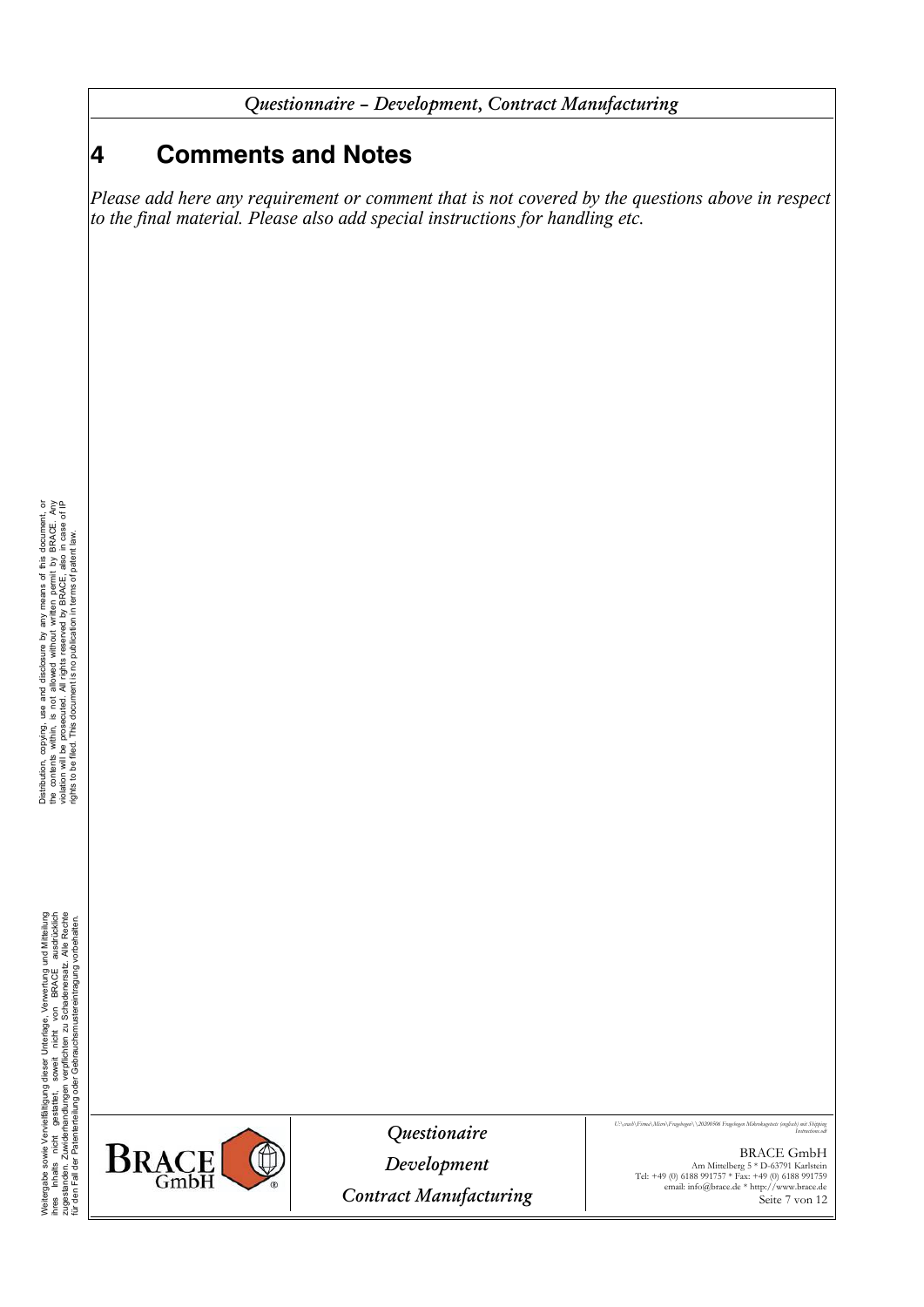# **5 Shipping Instructions**

# *5.1 Shipping Documents and Marks*

All shipping documents must reach BRACE GmbH *PRIOR* to arrival of goods. Email: info@brace.de

At last those documents have to be part of the shipment and be submitted prior to shipment:

| <b>Within EU</b>                   | <b>Outside EU</b>                                                    |
|------------------------------------|----------------------------------------------------------------------|
| Detailed packing list              | Customs Invoice                                                      |
| MSDS in English or German          | Detailed packing list<br>٠                                           |
| Completed Questionnaire for trials | MSDS in English or German<br>$\bullet$                               |
|                                    | Completed Questionnaire for trials<br>$\bullet$                      |
|                                    | Certificate of analysis (BSE declaration or<br>$\bullet$<br>similar) |

### **5.1.1 Customs invoice must contain:**

- Exact description of material
- Customs classification No. (HS-No.)
- Gross and net weights
- Package dimensions
- Customs value
- Forwarding method, name of forwarding agent
- Classification (in case of dangerous goods)
- *For all trials and developments*: Declaration that materials are for scientific purposes and not for resale or human/animal consumption

#### **EEC suppliers also need to indicate:**

• Supplier's VAT No.

## **5.1.2 Material Safety Data Sheet (MSDS)**

The customer must forward a completed safety data sheet (SDS) **in English or German** complying with REACH and international standards (e.g. "(EC) No 1907/2006  $(REACH)^{\alpha}$ , or  $,$  DIN safety data sheet $\alpha$ 

## **5.1.3 Shipping Marks and Way Bill**

Shipping marks and way bill must include:

- Name of shipper
- Consignee
- Storage requirements (cold storage, etc.)



*Questionaire*

*Development Contract Manufacturing* *U:\crash\Firma\Micro\Fragebogen\\20200506 Fragebogen Mikrokugetests (englisch) mit Shipping* **Instructions.od** 

BRACE GmbH Am Mittelberg 5 \* D-63791 Karlstein Tel: +49 (0) 6188 991757 \* Fax: +49 (0) 6188 991759 email: info@brace.de \* http://www.brace.de Seite 8 von 12

Weitergabe sowie Vervelfältigung dieser Unterlage. Verwertung und Mitteilung<br>ihres Inhalts micht gestattet, sowiet nicht von BRACE ausdrücklich<br>für den Fall der Patenterteilung oder Gebrauchsmustereintragung vorbehaten.<br>fü Weitergabe sowie Vervielfältigung dieser Unterlage, Verwertung und Mitteilung ihres Inhalts nicht gestattet, soweit nicht von BRACE ausdrücklich zugestanden. Zuwiderhandlungen verpflichten zu Schadenersatz. Alle Rechte für den Fall der Patenterteilung oder Gebrauchsmustereintragung vorbehalten.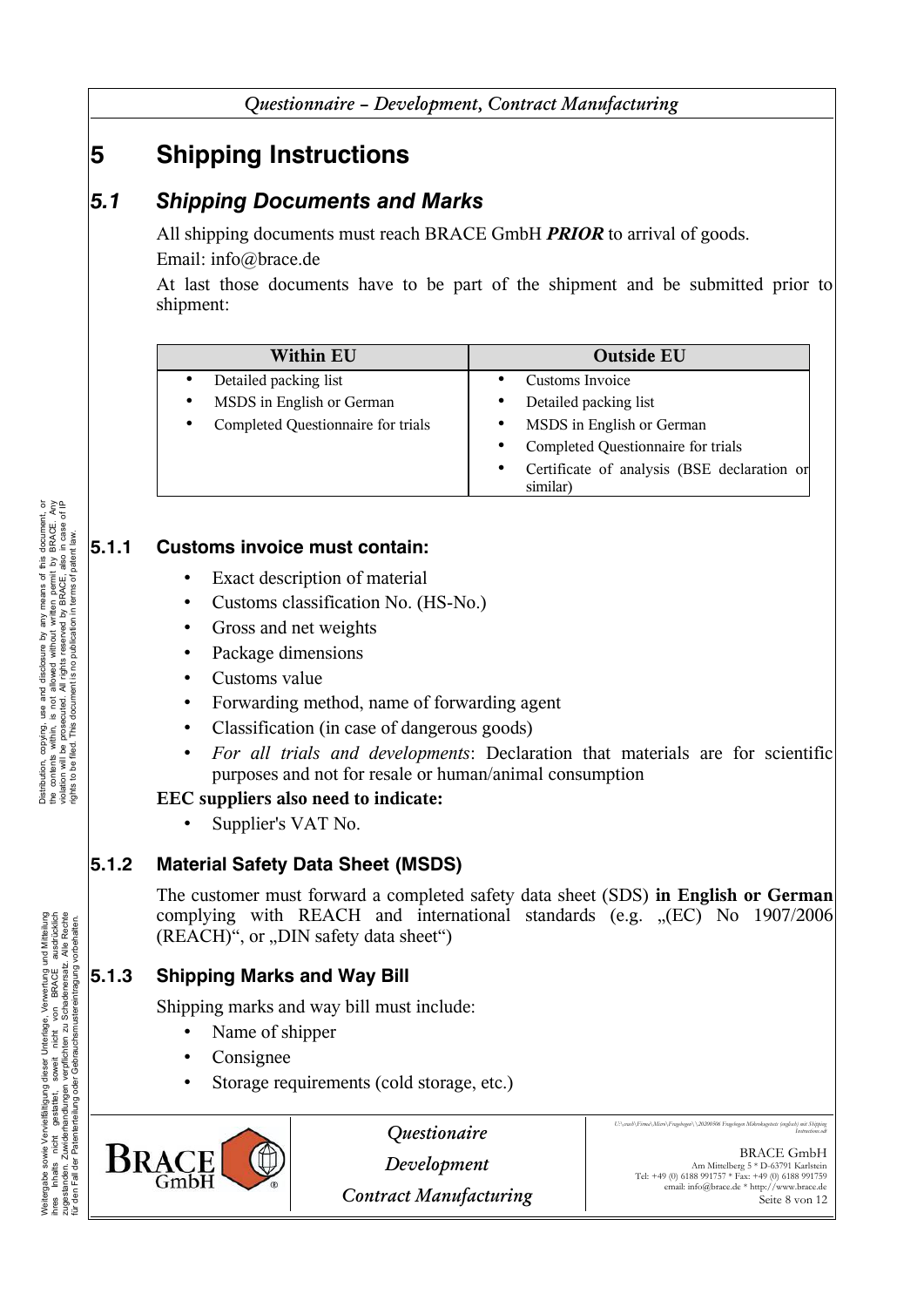#### • **In case of dangerous goods, additional labels must be used according to the regulations listed in section [5.2.](#page-8-0)**

At the outside of the box at last the following marks have to be visible:

- Consignee
- Name of Shipper
- If available: BRACE Project Number

#### **5.1.4 Forwarding Address**

| Consignee:      | <b>BRACE GmbH</b>                                 |
|-----------------|---------------------------------------------------|
|                 | Am Mittelberg 5                                   |
|                 | ATT: BRACE Contact Person or Dr. Thorsten Brandau |
|                 | D-63791 Karlstein am Main                         |
|                 | Germany                                           |
| Airport:        | Frankfurt am Main (FRA)                           |
| <b>Contact:</b> | <b>BRACE GmbH</b>                                 |
|                 | Tel: +49 6188 991757                              |
|                 | Fax: +49 6188 991759                              |
|                 | email: info@brace.de                              |

## <span id="page-8-0"></span>*5.2 Material Specific Handling Instructions*

#### **5.2.1 Nano Particles**

In the case of Nano particles (0.01 - 0.1 µm particles) please refer to your BRACE GmbH contact person for specific instructions.

#### **5.2.2 Dangerous/Hazardous Goods**

In order to avoid violation of international law and to protect the persons involved in handling of goods, the following points must be strictly followed.

If NOT, additional costs for handling and re-packing WILL be charged to the client.

#### **Dispatch of material according to:**

**By ship:** IMDG Code

**By road:** ADR and IMDG Code

**By air:** IATA Dangerous Goods Regulations

**Dangerous goods must never be sent by courier service or mail.**

Copies of SDS for dangerous goods are to follow the consignment and to be emailed to BRACE GmbH, contact person or Dr. Thorsten Brandau.

All packaging material **must be UN approved and marked with**:



*Questionaire*

*Development Contract Manufacturing* *U:\crash\Firma\Micro\Fragebogen\\20200506 Fragebogen Mikrokugetests (englisch) mit Shipping* **Instructions.od** 

Weitergabe sowie Vervielfältigung dieser Unterlage, Verwertung und Mitteilung ihres Inhalts nicht gestattet, soweit nicht von BRACE ausdrücklich zugestanden. Zuwiderhandlungen verpflichten zu Schadenersatz. Alle Rechte für den Fall der Patenterteilung oder Gebrauchsmustereintragung vorbehalten.

Weitergabe sowie Vervelfältigung dieser Unterlage. Verwertung und Mitteilung<br>ihres Inhalts micht gestattet, sowiet nicht von BRACE ausdrücklich<br>für den Fall der Patenterteilung oder Gebrauchsmustereintragung vorbehaten.<br>fü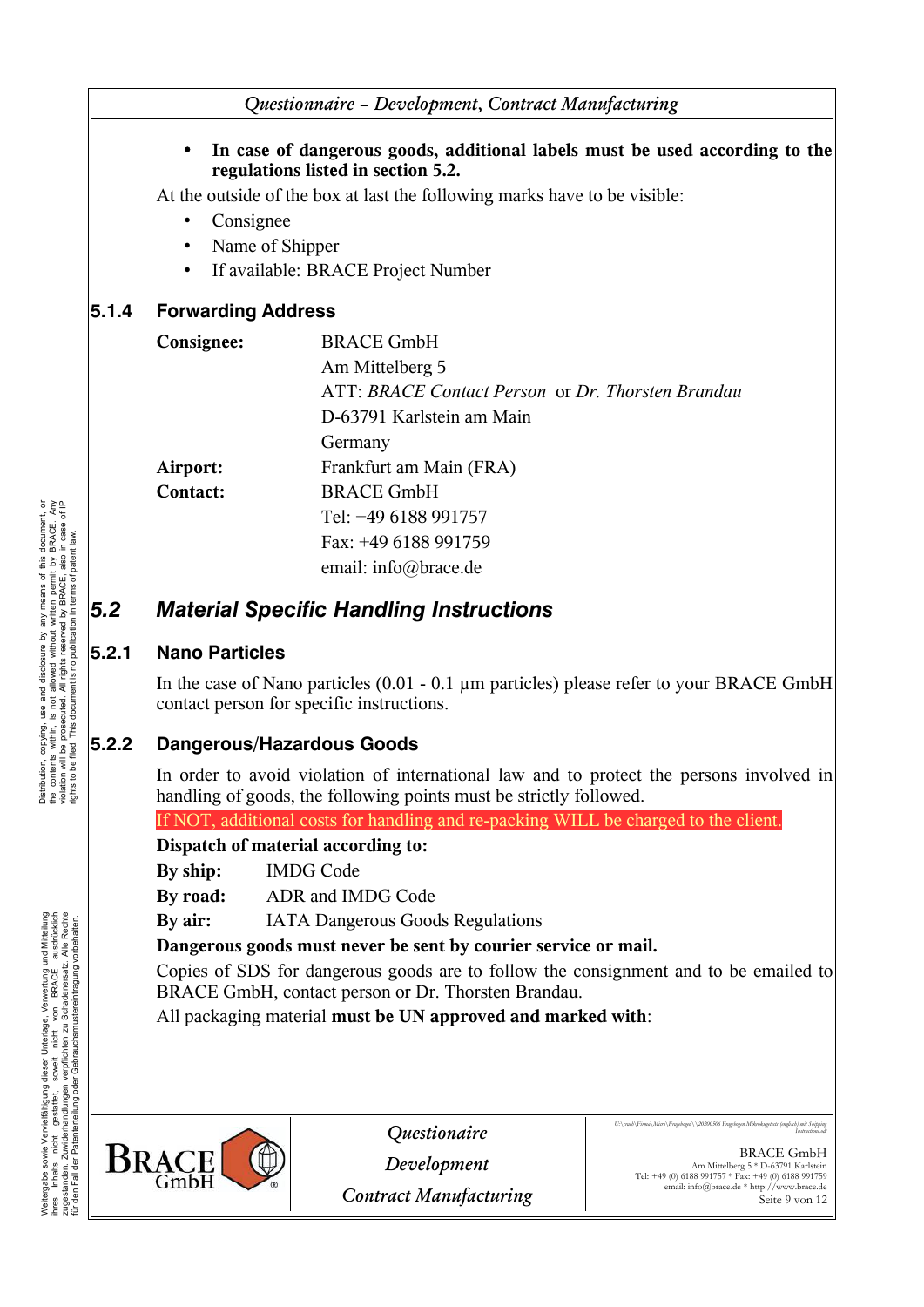Labels **must be** in accordance with the regulations listed above under .Dispatch of material".

Please refer to Client Shipment Department for further advice. If a shipment department is not available or if any doubts arise, please refer to a shipment agent with experience in handling dangerous goods.

# *5.3 Product Declarations / Confidentiality Agreement*

It is an invariable demand that a specific product analysis must be available to BRACE GmbH prior to each test if the product is unknown to BRACE GmbH.

If the product represents customer's special know-how, a mutual confidentiality agreement can be signed.

*Without knowing the chemical, physical or technical properties of the materials, BRACE declines any work on the material and will return them on senders costs as dangerous goods.*

# *5.4 Packaging*

It is crucial that the client follows the instructions below when transporting test materials to the Test Centre. Non-compliance with the present instructions can delay planned test work or, in the worst case, cause cancellation.

- The packaging must be approved by existing legislation and be in accordance with the materials which are to be dispatched.
- Information on the current rules can be obtained through the client's Shipping department or a shipping agent.
- Materials categorized as hazardous goods **must be transported in UN approved packaging. If NOT, delays and/or additional costs may occur.**
- An updated MSDS (Material Safety Data Sheet) must be attached to the material.
- Further the packaging material must be chosen to ease handling in the Test Centre as much as possible.
- General directions for packaging of the various types of test materials along with UN approved packaging examples are listed in the following table.



*Questionaire*

*Development Contract Manufacturing* *U:\crash\Firma\Micro\Fragebogen\\20200506 Fragebogen Mikrokugetests (englisch) mit Shipping* **Instructions.od** 

> BRACE GmbH Am Mittelberg 5 \* D-63791 Karlstein Tel: +49 (0) 6188 991757 \* Fax: +49 (0) 6188 991759 email: info@brace.de \* http://www.brace.de Seite 10 von 12

Distribution, copying, use and disclosure by any means of this document, or the contents within, is not allowed without withen permit by BRACE. Any disclosure the contents within, is not allowed without withen permit by BR Distribution, copying, use and disclosure by any means of this document, or the contents within, is not allowed without written permit by BRACE. Any violation will be prosecuted. All rights reserved by BRACE, also in case of IP rights to be filed. This document is no publication in terms of patent law.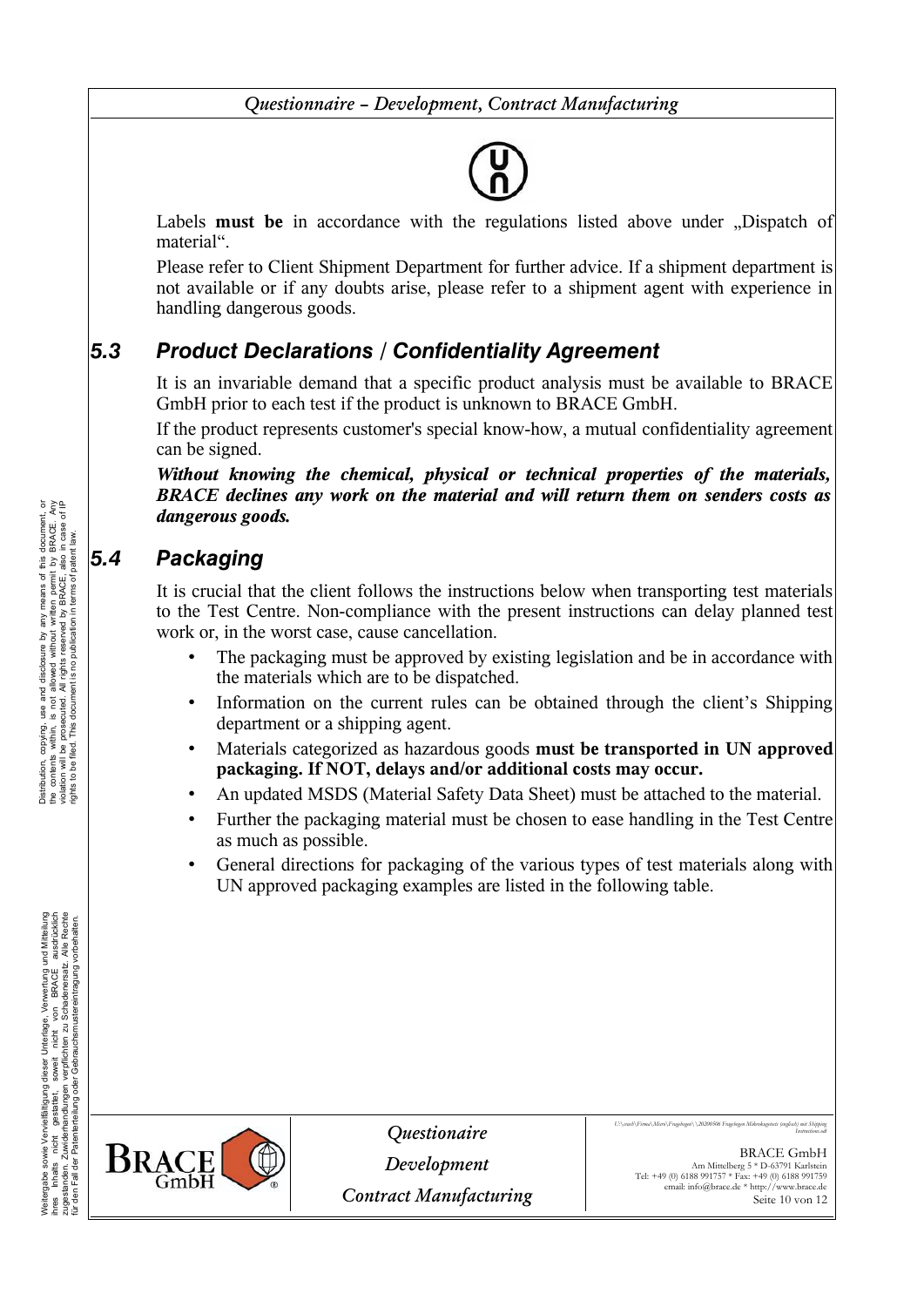

Seite 11 von 12

Distribution, copying, use and disclosure by any means of this document, or the contents within, is not allowed without written permit by BRACE. Any disclosure the contents within, is not allowed without written permit by Distribution, copying, use and disclosure by any means of this document, or the contents within, is not allowed without written permit by BRACE. Any violation will be prosecuted. All rights reserved by BRACE, also in case of IP rights to be filed. This document is no publication in terms of patent law.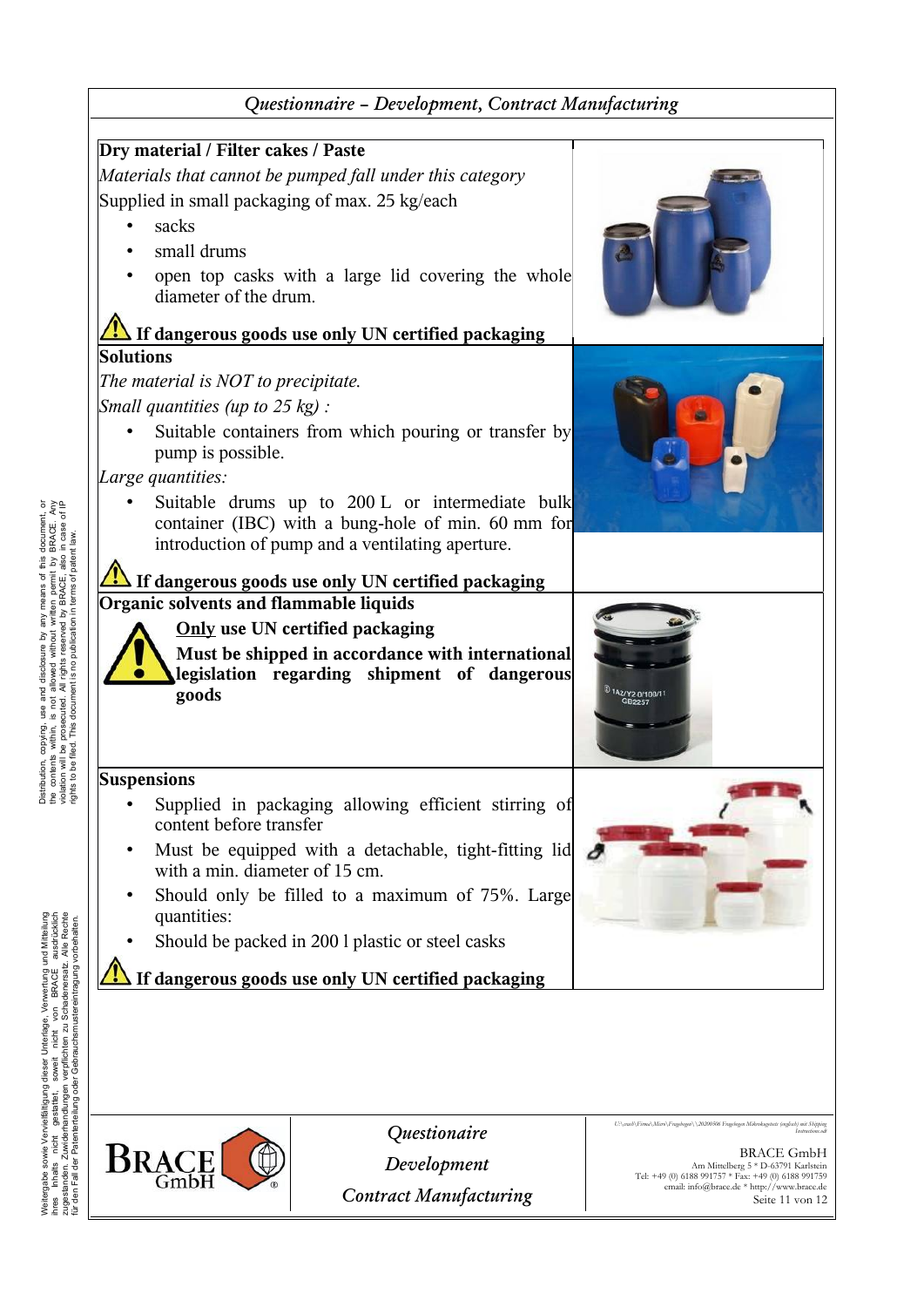#### **Small samples**

- Must be supplied in well-chosen, tight-fitting packaging. An updated MSDS must be attached to the material
- The small sample must be representative of the product that the client wants BRACE GmbH to test; if it is not, a correct evaluation will not be possible.

#### **If dangerous goods use only UN certified packaging**

### *5.5 Storage, Return, Destruction of Material*

The customer is obliged to take back all processed and unprocessed test material immediately upon termination of tests.

#### **Storage**

In special cases it is possible, against payment, to arrange for storage of the test material for a short period.

#### **Return of Material**

The test material will be returned without any notice other than ordinary shipping documents. Special instructions for the return of material must be given together with delivery of goods.

#### **Destruction or Other Disposal**

At customer's request BRACE GmbH is prepared to investigate whether destruction or other disposal can be arranged for in Germany. **The expenses are to be paid by the customer.**

Weitergabe sowie Vervelfältigung dieser Unterlage. Verwertung und Mitteilung<br>ihres Inhalts micht gestattet, sowiet nicht von BRACE ausdrücklich<br>für den Fall der Patenterteilung oder Gebrauchsmustereintragung vorbehaten.<br>fü Weitergabe sowie Vervielfältigung dieser Unterlage, Verwertung und Mitteilung ihres Inhalts nicht gestattet, soweit nicht von BRACE ausdrücklich zugestanden. Zuwiderhandlungen verpflichten zu Schadenersatz. Alle Rechte für den Fall der Patenterteilung oder Gebrauchsmustereintragung vorbehalten.



*Questionaire*

*Development Contract Manufacturing* *U:\crash\Firma\Micro\Fragebogen\\20200506 Fragebogen Mikrokugetests (englisch) mit Shipping* **Instructions.od** 

> BRACE GmbH Am Mittelberg 5 \* D-63791 Karlstein Tel: +49 (0) 6188 991757 \* Fax: +49 (0) 6188 991759 email: info@brace.de \* http://www.brace.de Seite 12 von 12